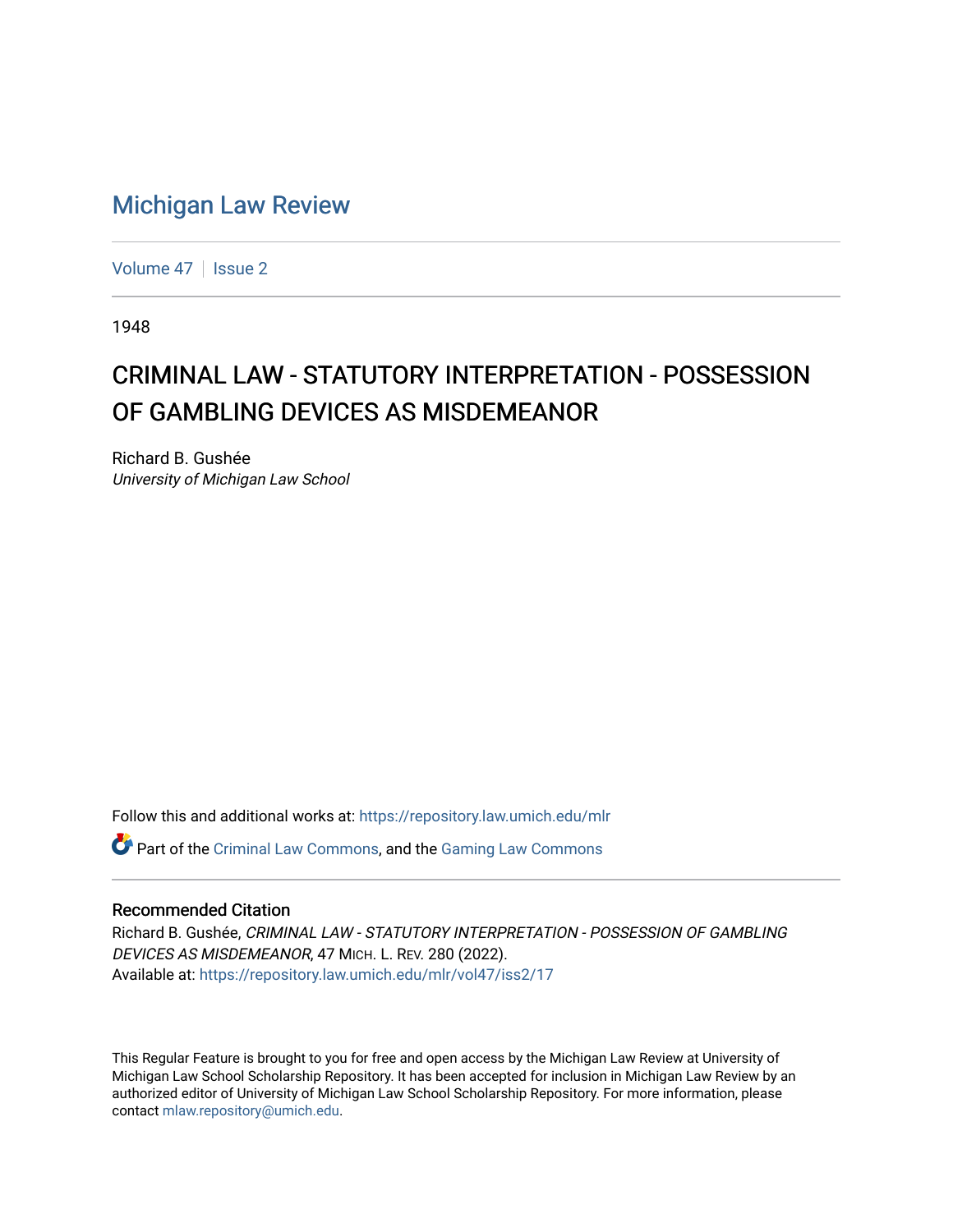CRIMINAL LAW - STATUTORY INTERPRETATION - POSSESSION OF GAM-BLING DEVICES AS MISDEMEANOR-In raiding a warehouse, a sheriff found forty-six dust-covered slot machines with payoff slots covered and containing no payoff mechanisms. There was no evidence that the machines had ever been used. Appellant had rented the warehouse for the purpose of storing the machines. His testimony showed that he owned the machines and was a dealer engaged in buying and selling them. He was indicted under a statute reading: "Any person who, by himself or with another, shall keep, maintain, employ, or carry on any lottery or other scheme or device for the hazarding of any money or valuable thing shall be guilty of a misdemeanor."<sup>1</sup> On appeal from a conviction for keeping and maintaining a slot machine, *held,* affirmed. Merely possessing such a machine is unlawful under the statute, whether for storage or for any purpose whatsoever. *Davis v. State,* (Ga. App. 1948) 49 S.E. (2d) 173.

Courts are not in agreement on the proposition that possession or keeping of gambling devices, where there is no showing of actual or intended use for gambling, is an offense.<sup>2</sup> The conflict of authority can be based in part upon differences in the specific language of the various applicable statutes, $^{\tilde{8}}$  but it is surprising to find that statutes not differing materially in phraseology have been

<sup>1</sup> Ga. Code Ann. (Park, 1936) § 26-6502. For definitions of the word "keep," as related to gaming see 23 WORDS & PHRASES 501,509; 38 C.J.S., Gaming, pp. **55, 57, 155.** 

<sup>2</sup>See 38 C.J.S., Gaming, pp. 161, 164, and collection of cases in 162 A.L.R. 1188 (1946), where it is also stated that mere possession of gambling devices was not an offense at common law. ·

<sup>8</sup>Hurvich v. State, 230 Ala. 578, 162 S. 362 (1935), held mere possession to be unlawful under a statute declaring it to be unlawful  $\cdots$  for any person... to possess, keep, own, set up, operate, or conduct . . . any gambling device. . . ." Accord: State v. Jaskie, 245 Wis. 398, 14 N.W. (2d) 148 (1944), where the statute forbade any person to permit a gambling device" •.• to be set up, kept, managed, or used, or any gambling or betting therewith...." The court found that use of the disjunctive, "or," rendered